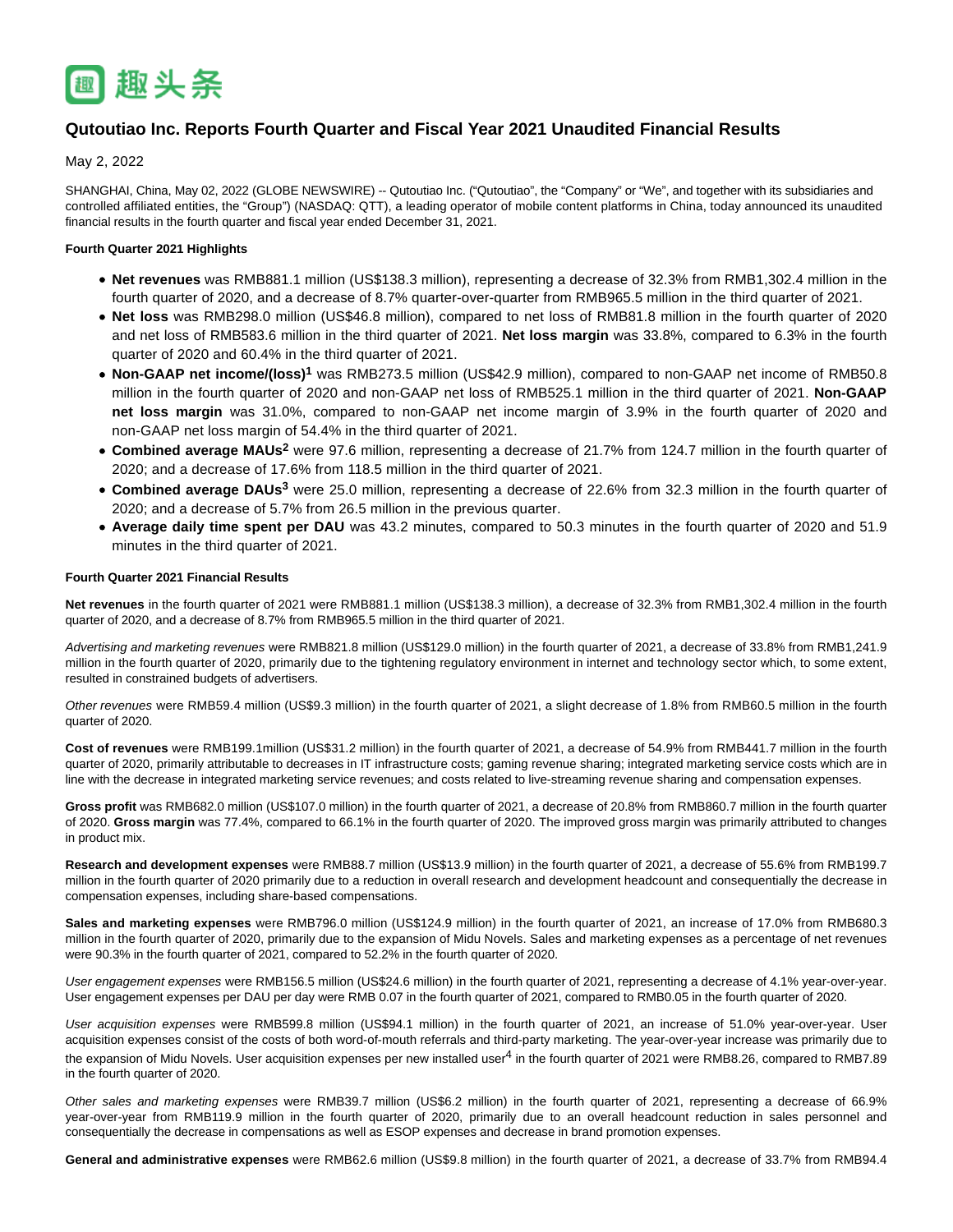million in the fourth quarter of 2020, mainly due to a reduction in overall administrative headcount and consequentially the decrease in compensations as well as ESOP expenses. The decrease was partially offset by an increase in additional expected credit loss provision recorded in the fourth quarter of 2021 under ASC 326, Measurement of Credit Losses on Financial Instruments.

**Loss from operations** was RMB247.8 million (US\$38.9 million) in the fourth quarter of 2021, compared to RMB90.1 million in the fourth quarter of 2020. **Operating loss margin** was 28.1%, compared to 6.9% in the fourth quarter of 2020.

**Non-operating loss** was RMB45.2 million (US\$7.1 million) in the fourth quarter of 2021, which mainly included investment loss of RMB36.8 million due to impairment loss on certain investments as well as net interest expenses of RMB8.3 million. Non-operating gain for the fourth quarter of 2020 was RMB7.9 million, which mainly included RMB20.0 million gain associated with fair value changes on long-term investments, offset by net interest expenses of RMB9.5 million.

**Non-GAAP loss from operations** was RMB223.3 million (US\$35.0 million) in the fourth quarter of 2021, compared to a Non-GAAP gain from operations of RMB42.5 million in the fourth quarter of 2020.

**Non-GAAP operating loss margin** was 25.3% in the fourth quarter of 2021, compared to a Non-GAAP operating gain margin of 3.3% in the fourth quarter of 2020.

**Net loss** was RMB298.0 million (US\$46.8 million) in the fourth quarter of 2021, compared to RMB81.8 million in the fourth quarter of 2020. **Net loss margin** was 33.8%, compared to 6.3% in the fourth quarter of 2020.

**Non-GAAP net loss** was RMB273.5 million (US\$42.9 million) in the fourth quarter of 2021, compared to a Non-GAAP net gain of RMB50.8 million in the fourth quarter of 2020. **Non-GAAP net loss margin** was 31.0%, compared to a Non-GAAP net gain margin of 3.9% in the fourth quarter of 2020.

**Net loss attributable to Qutoutiao Inc.'s ordinary shareholders** was RMB326.3 million (US\$51.2 million) in the fourth quarter of 2021, compared to RMB78.7 million in the fourth quarter of 2020.

**Non-GAAP net loss attributable to Qutoutiao Inc.'s ordinary shareholders** was RMB301.8 million (US\$47.4 million) in the fourth quarter of 2021, compared to RMB54.0 million in the fourth quarter of 2020.

**Basic and diluted net loss per American Depositary Share ("ADS")** was RMB10.69 (US\$1.68) in the fourth quarter of 2021. **Non-GAAP basic and diluted net loss per ADS** was RMB9.88 (US\$1.55) in the fourth quarter of 2021.

### **Balance Sheet**

As of December 31, 2021, the Company had cash, cash equivalents, restricted cash and short-term investments of RMB658.9 million (US\$103.4 million), compared to RMB985.8 million as of December 31, 2020.

The Group has incurred accumulated and recurring losses from operations, and cash outflows from operating activities. As of December 31, 2021, the Company had a negative working capital. In addition, the convertible loan of the Company with principal amount of US\$171.1 million (RMB1,109.3 million) had the original maturity date on April 4, 2022.

The Company is currently exploring a variety of measures to improve the Group's liquidity and financial position, which include continuing efforts to optimize its user loyalty programs and traffic acquisition strategy to efficiently control and reduce costs and continuing to be selective in its content and better leverage its existing content varieties to attract and maintain users. These measures can in turn lead to savings in user related costs. The Company is also planning to preserve liquidity and manage cash flows by reducing expenditure on developing and maintaining smaller and novel applications and limiting other general and administrative expenses, to obtain additional external financing and funds through, including but not limited to, additional credit facilities obtained from banks in the normal course of business, potential additional issuances of equity and/or debt as a Group or through its subsidiaries, and sale of its assets, including the Group's equity interest in its subsidiaries, to third parties.

The Company and the creditor entered into two supplemental agreements to the original convertible loan agreement on March 28, 2022 and April 29, 2022, respectively. According to the supplemental agreements, the original convertible loan has been extended to May 28, 2022. The total amount of principal and accumulated interest as of May 28, 2022 will be approximately RMB1.5 billion. The Company cannot assure that it will be able to further extend the maturity date of the convertible loan.

Facts and circumstances including accumulated and recurring losses from operations, net cash used in operating activities, negative working capital and uncertainties on the repayment of the convertible loan, raise substantial doubt about the Group's ability to continue as a going concern. The fourth quarter and fiscal year 2021 unaudited financial information does not include any adjustment that is reflective of this uncertainty.

#### **Fiscal Year 2021 Financial Results**

**Net revenues** in the fiscal year of 2021 were RMB4,339.6 million (US\$681.0 million), a decrease of 17.9% from RMB5,285.2 million in the fiscal year of 2020.

Advertising and marketing revenues were RMB4,090.4 million (US\$641.9 million) in the fiscal year of 2021, a decrease of 19.0% from RMB5,046.8 million in the prior year, primarily due to the tightening regulatory environment in internet and technology sector which, to some extent, resulted in constrained budgets of advertisers.

Other revenues were RMB249.2 million (US\$39.1 million) in the fiscal year of 2021, an increase of 4.6% from RMB238.4 million in the fiscal year of 2020.

**Cost of revenues** was RMB1,171.6 million (US\$183.9 million) in the fiscal year of 2021, a decrease of 30.0% from RMB1,674.4 million in the fiscal year of 2020, primarily attributable to the decrease in bandwidth and IT infrastructure costs, integrated marketing service costs which are in line with the decrease in integrated marketing service revenues, salaries and benefits associated with content management personnel as well as live-streaming and online games revenue share. The decrease was partially offset by an increase in Midu content procurement costs.

**Gross profit** was RMB3,168.0 million (US\$497.1 million) in the fiscal year of 2021, a decrease of 12.3% from RMB3,610.8 million in the prior year.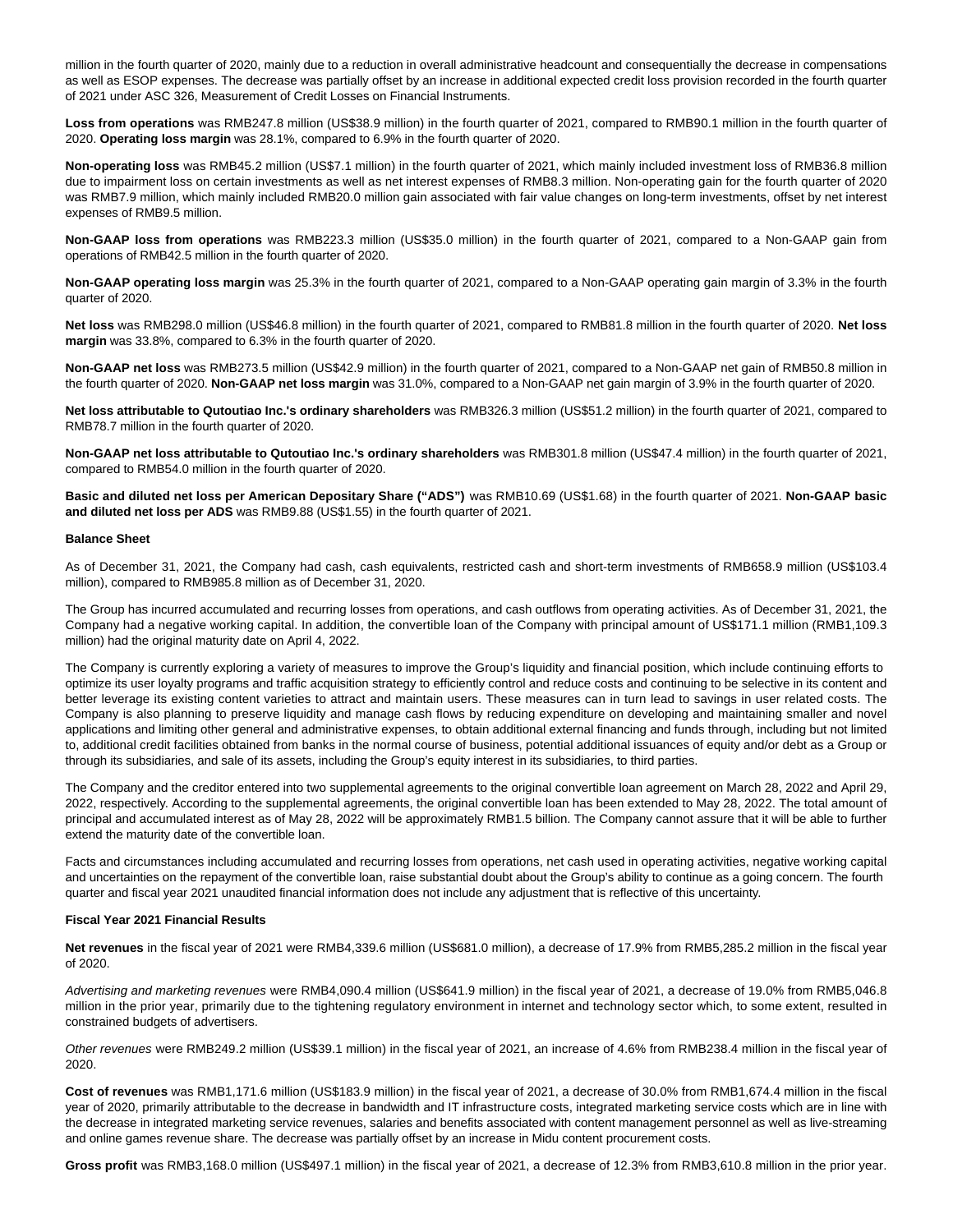**Gross margin** was 73.0%, compared to 68.3% in the fiscal year of 2020.

**Research and development expenses** were RMB551.6 million (US\$86.6 million) in the fiscal year of 2021, a decrease of 41.8% from RMB947.9 million in the prior year, primarily due to the reduction in research and development headcount and sequentially a decrease in salaries as well as ESOP expenses.

**Sales and marketing expenses** were RMB3,483.8 million (US\$546.9 million) in the fiscal year of 2021, a slight increase of 3.0% from RMB3,381.6 million in the fiscal year of 2020.

**General and administrative expenses** were RMB431.9 million (US\$67.8 million) in the fiscal year of 2021, an increase of 10.0% from RMB392.8 million in the fiscal year of 2020, primarily due to an increase in additional expected credit loss provision recorded in 2021 under ASC 326, Measurement of Credit Losses on Financial Instruments, which was partially offset by decrease in salaries as well as other administrative expenses.

**Loss from operations** was RMB1,193.2 million (US\$187.2 million), compared to RMB1,032.2 million in the fiscal year of 2020. **Operating loss margin** was 27.5%, compared to 19.5% in the fiscal year of 2020.

**Non-GAAP loss from operations** was RMB993.0 million (US\$155.8 million), compared to RMB569.0 million in the fiscal year of 2020. **Non-GAAP operating loss margin** was 22.9%, compared to non-GAAP operating loss margin of 10.8% in the fiscal year of 2020.

**Net loss** was RMB1,240.2 million (US\$194.6 million) in the fiscal year of 2021, compared to a net loss of RMB1,105.2 million in the fiscal year of 2020. **Net loss margin** was 28.6%, compared to 20.9% in the fiscal year of 2020.

**Non-GAAP net loss** was RMB1,040.0 million (US\$163.2 million), compared to Non-GAAP net loss of RMB642.0 million in the fiscal year of 2020. **Non-GAAP net loss margin** was 24.0%, compared to 12.1% in the fiscal year of 2020.

**Net loss attributable to Qutoutiao Inc.'s ordinary shareholders** was RMB1,348.5 million (US\$211.6 million), compared to RMB1,137.9 million in the fiscal year of 2020. **Non-GAAP net loss attributable to Qutoutiao Inc.'s ordinary shareholders** was RMB1,148.3 million (US\$180.2 million), compared to RMB674.7 million in the fiscal year of 2020.

### **Recent Development**

Change to the Board of Directors

Mr. Lei Li resigned as Vice Chairman of the Board of Directors of the Company due to personal reasons. The resignation became effective on April 29, 2022. Following his resignation, the Board of the Company is now comprised of five members.

### **About Qutoutiao Inc.**

Qutoutiao Inc. operates a mobile content platforms in China with a mission to bring fun and value to its users. The eponymous mobile application, Qutoutiao, meaning "fun headlines" in Chinese, applies artificial intelligence-based algorithms to deliver customized feeds of articles and short videos to users based on their unique profiles, interests and behaviors. Qutoutiao has attracted a large group of users, many of whom are from lower-tier cities in China. They enjoy Qutoutiao's fun and entertainment-oriented content as well as its social-based user loyalty program. Midu, first launched in May 2018 as Midu Novels and with an alternative version Midu Lite launched one year later, pioneered provision of free online literature supported by advertising. It has been one of the market leaders of the free online literature industry since inception. The Company will continue to bring more exciting products to users through innovation, and strive towards creating a leading global online content ecosystem.

For more information, please visit: [https://ir.qutoutiao.net.](https://www.globenewswire.com/Tracker?data=7GvszVsxItvu-j4yHM3VBaR8maX6Ard54NKW5OUbv7jHBEhwY06Q2xFhr78XueUBFR7PHWQTjhOMvVQeKLEvBw85ANnGPFkNp94fORXWwrk=)

### **Use of Non-GAAP Financial Measures**

We use non-GAAP profit or loss from operations, non-GAAP operating profit or loss margin, non-GAAP net profit loss, non-GAAP net profit or loss margin, non-GAAP net profit or loss attributable to Qutoutiao Inc.'s ordinary shareholders and non-GAAP basic and diluted net profit or loss per ADS, which are non-GAAP financial measures, in evaluating our operating results and for financial and operational decision-making purposes. Each of these non-GAAP financial measures represents the corresponding GAAP financial measure before share-based compensation expenses. We believe that such non-GAAP financial measures help identify underlying trends in our business that could otherwise be distorted by the effect of such share-based compensation expenses that we include in cost of revenues, total operating expenses and net loss. We believe that all such non-GAAP financial measures also provide useful information about our operating results, enhance the overall understanding of our past performance and future prospects and allow for greater visibility with respect to key metrics used by our management in its financial and operational decision-making.

The non-GAAP financial measures are not defined under U.S. GAAP and are not presented in accordance with U.S. GAAP. They should not be considered in isolation or construed as alternatives to net loss or any other measure of performance prepared in accordance with U.S. GAAP or as an indicator of our operating performance. We mitigate these limitations by reconciling the non-GAAP financial measures to the most comparable U.S. GAAP performance measures, all of which should be considered when evaluating our performance. For more information on these non-GAAP financial measures, please see the table captioned "Reconciliations of GAAP and Non-GAAP Results" set forth at the end of this press release.

#### **Exchange Rate Information**

This announcement contains translations of certain RMB amounts into U.S. dollars at a specified rate solely for the convenience of the reader. Unless otherwise noted, all translations from RMB to U.S. dollars are made at a rate of RMB6.3726 to US\$1.00, the rate in effect as of December 31, 2021 as set forth in the H.10 statistical release of the Federal Reserve Board. The Company makes no representation that the RMB or US\$ amounts referred could be converted into US\$ or RMB, as the case may be, at any particular rate or at all.

#### **Safe Harbor Statement**

This announcement contains forward-looking statements. These statements are made under the "safe harbor" provisions of the United States Private Securities Litigation Reform Act of 1995. These forward-looking statements can be identified by terminology such as "will," "expects," "anticipates," "future," "intends," "plans," "believes," "estimates" and similar statements. Statements that are not historical facts, including statements about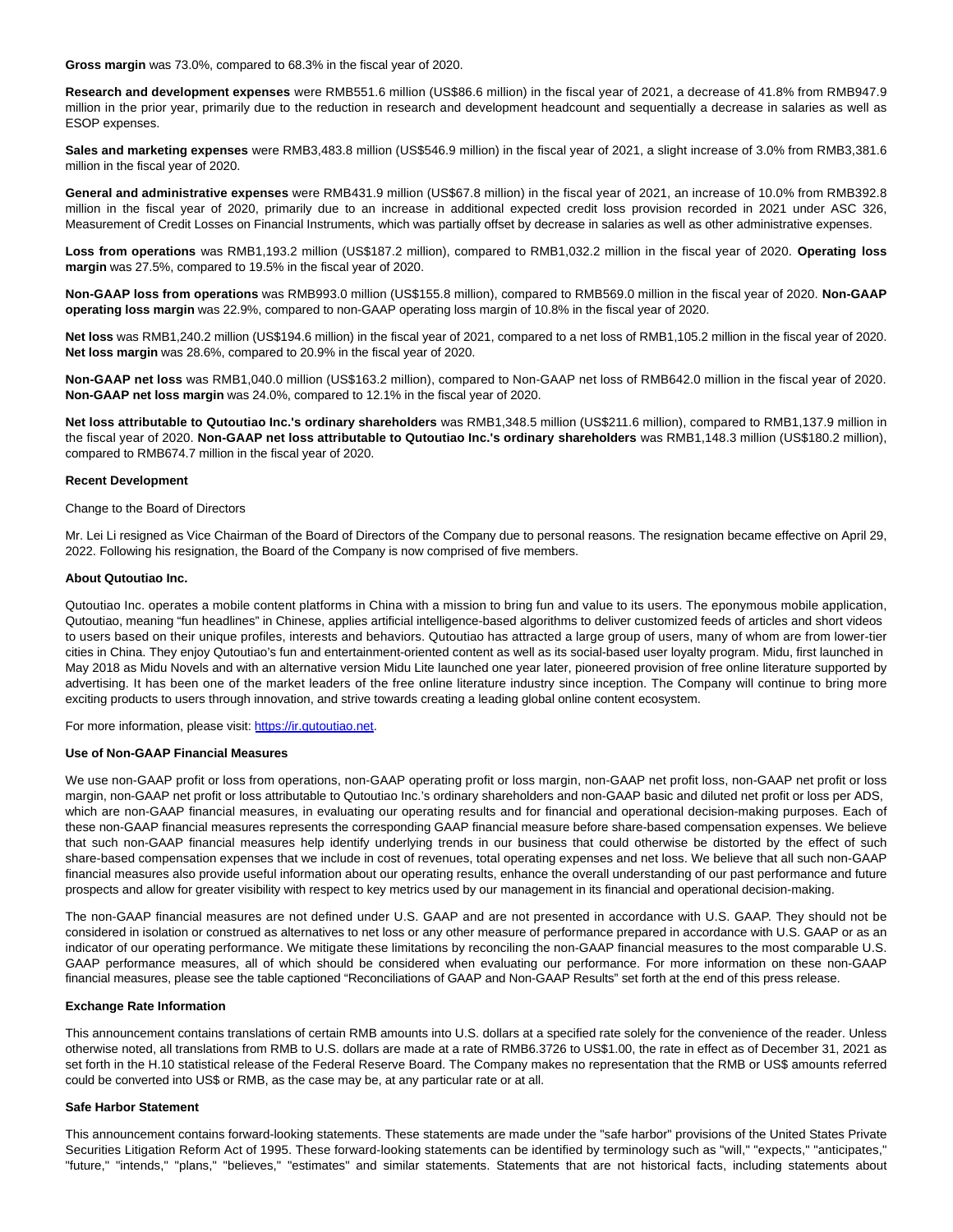Qutoutiao's beliefs, plans and expectations, are forward-looking statements. Among other things, the "Business Outlook" section and quotations from management in this announcement, contain forward-looking statements. Forward-looking statements involve inherent risks and uncertainties. A number of factors could cause actual results to differ materially from those contained in any forward-looking statement, including but not limited to the following: Qutoutiao's strategies; Qutoutiao's future business development, financial condition and results of operations; Qutoutiao's ability to retain and increase the number of users and provide quality content; competition in the mobile content platform industry; Qutoutiao's ability to manage its costs and expenses; the future developments of the COVID-19 pandemic; general economic and business conditions globally and in China; and assumptions underlying or related to any of the foregoing. Further information regarding these and other risks is included in Qutoutiao's filings with the SEC. All information provided in this press release is as of the date of this press release, and Qutoutiao does not undertake any obligation to update any forward-looking statement, except as required under applicable law.

#### **For investor and media inquiries, please contact:**

Qutoutiao Inc. Investor Relations Tel: +86-21-5889-0398 E-mail: ir@qutoutiao.net

## **QUTOUTIAO INC.**

## **UNAUDITED CONDENSED CONSOLIDATED BALANCE SHEETS**

**As of December 31, As of December 31,**

(All amounts in thousand RMB, or otherwise noted)

|                                                                                     | 2020      | 2021      |
|-------------------------------------------------------------------------------------|-----------|-----------|
| <b>ASSETS</b>                                                                       |           |           |
| Current assets:                                                                     |           |           |
| Cash and cash equivalents                                                           | 494,475   | 240,351   |
| Restricted cash                                                                     | 100,316   | 75,482    |
| Short-term investments                                                              | 391,033   | 343,017   |
| Accounts receivable, net                                                            | 737,789   | 770,919   |
| Amount due from related parties                                                     | 383,594   | 259,863   |
| Prepayments and other current assets                                                | 365,109   | 172,877   |
| <b>Total current assets</b>                                                         | 2,472,316 | 1,862,509 |
| Non-current assets:                                                                 |           |           |
| Accounts receivables, non-current                                                   | 54,639    |           |
| Long-term Investments                                                               | 82,889    | 1,416     |
| Property and equipment, net                                                         | 17,213    | 12,861    |
| Intangible assets                                                                   | 83,123    | 165,270   |
| Goodwill                                                                            | 7,268     | 7,268     |
| Right-of-use assets, net                                                            | 50,319    | 26,342    |
| Other non-current assets                                                            | 148,091   | 4,809     |
| <b>Total non-current assets</b>                                                     | 443,542   | 217,966   |
| <b>Total assets</b>                                                                 | 2,915,858 | 2,080,475 |
| LIABILITIES, REDEEMABLE NON-CONTROLLING INTEREST AND SHAREHOLDERS'<br><b>EQUITY</b> |           |           |
| Current liabilities:                                                                |           |           |
| Short-term borrowings                                                               | 70,000    | 20,000    |
| Accounts payable                                                                    | 448,981   | 313,768   |
| Amount due to related parties                                                       | 22,477    | 6,928     |
| Registered users' loyalty payable                                                   | 72,627    | 61,691    |
| Advance from customers and deferred revenue                                         | 140,776   | 122,597   |
| Salary and welfare payable                                                          | 149,704   | 65,987    |
| Tax payable                                                                         | 97,144    | 43,879    |
| Lease liabilities, current                                                          | 20,760    | 11,897    |
| Accrued liabilities related to users' loyalty programs                              | 100,088   | 99,360    |
| Accrued liabilities and other current liabilities                                   | 763,433   | 1,334,603 |
| Convertible loan - current                                                          |           | 1,182,963 |
| <b>Total current liabilities</b>                                                    | 1,885,990 | 3,263,673 |
| Lease liabilities, non-current                                                      | 23,756    | 15,985    |

Convertible loan 1,174,868 - Deferred tax liabilities 18,825 16,422 Other non-current liabilities **1,733** 1,733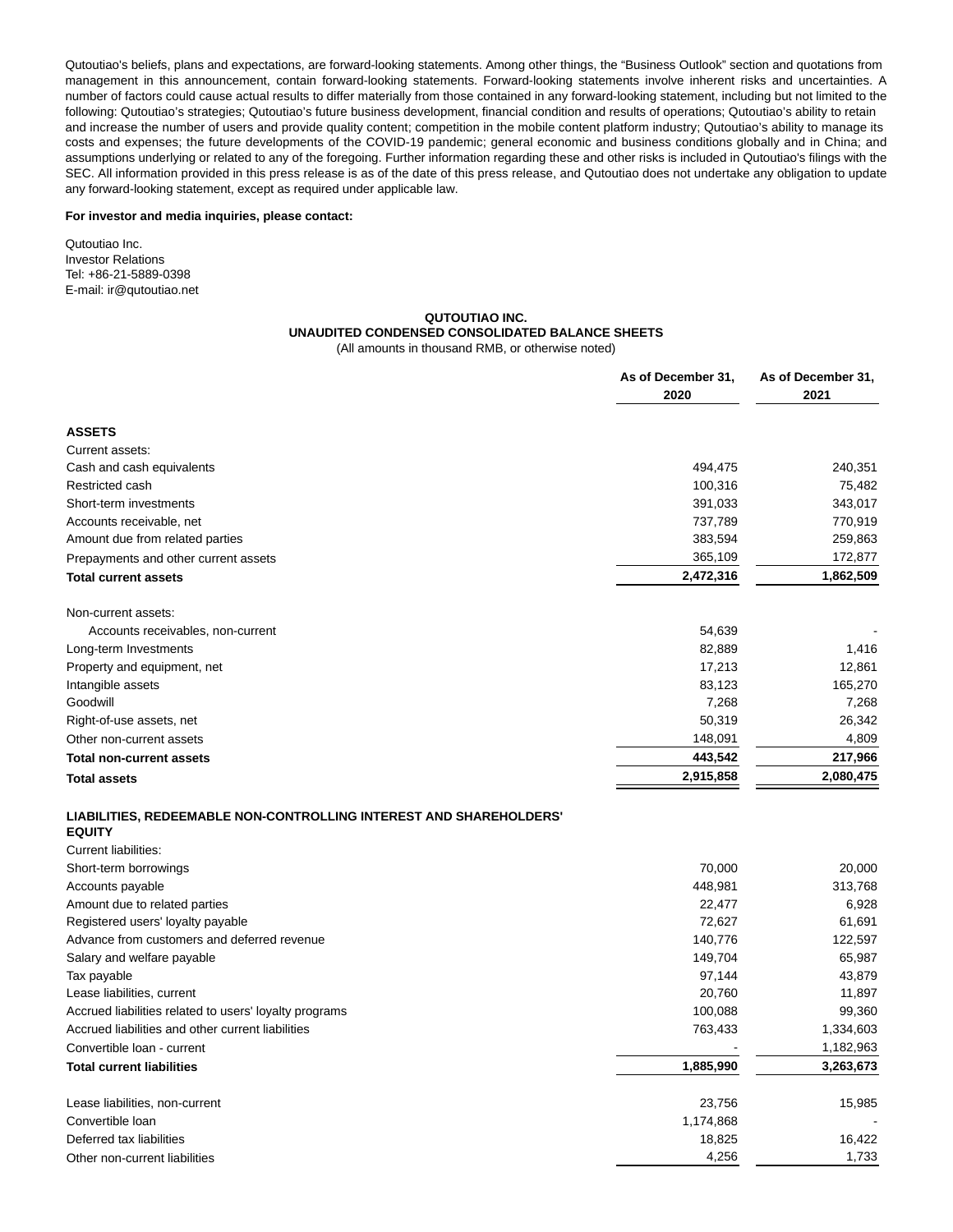| <b>Non-current liabilities</b>                                                    | 1,221,705     | 34,140        |
|-----------------------------------------------------------------------------------|---------------|---------------|
| Total liabilities                                                                 | 3,107,695     | 3,297,813     |
| Total redeemable non-controlling interests                                        | 1,093,526     | 1,172,218     |
| Shareholders' deficit                                                             |               |               |
| Ordinary shares                                                                   | 47            | 50            |
| Treasury stock                                                                    | (142, 229)    | (142, 229)    |
| Additional paid-in capital                                                        | 4,784,315     | 4,979,353     |
| Accumulated other comprehensive income                                            | 84,320        | 129,010       |
| Accumulated deficit                                                               | (6,007,227)   | (7, 355, 740) |
| Total Qutoutiao Inc. shareholders' deficit                                        | (1, 280, 774) | (2,389,556)   |
| Non-controlling interests                                                         | (4,589)       |               |
| Total deficit                                                                     | (1, 285, 363) | (2,389,556)   |
| Total liabilities, redeemable non-controlling interests and shareholders' deficit | 2,915,858     | 2,080,475     |

# **QUTOUTIAO INC. UNAUDITED CONDENSED CONSOLIDATED STATEMENTS OF OPERATIONS**

(All amounts in thousand RMB, except ADS data, or otherwise noted)

|                                                    | For the three months ended |             | For the fiscal year ended |               |               |
|----------------------------------------------------|----------------------------|-------------|---------------------------|---------------|---------------|
|                                                    |                            | September   |                           |               |               |
|                                                    | December 31                | 30          | December 31               | December 31   | December 31   |
|                                                    | 2020                       | 2021        | 2021                      | 2020          | 2021          |
| Advertising and marketing revenues                 | 1,241,938                  | 899,215     | 821,765                   | 5,046,835     | 4,090,383     |
| Other revenues                                     | 60,453                     | 66,297      | 59,372                    | 238,360       | 249,220       |
| <b>Net revenues</b>                                | 1,302,391                  | 965,512     | 881,137                   | 5,285,195     | 4,339,603     |
| Cost of revenues                                   | (441, 691)                 | (267, 268)  | (199, 139)                | (1,674,416)   | (1, 171, 626) |
| <b>Gross profit</b>                                | 860,700                    | 698,244     | 681,998                   | 3,610,779     | 3,167,977     |
| <b>Operating expenses:</b>                         |                            |             |                           |               |               |
| Research and development expenses                  | (199, 688)                 | (140, 014)  | (88, 741)                 | (947, 871)    | (551, 612)    |
| Sales and marketing expenses                       | (680, 261)                 | (982, 024)  | (795, 992)                | (3,381,560)   | (3,483,773)   |
| General and administrative expenses                | (94, 389)                  | (174, 258)  | (62, 603)                 | (392, 816)    | (431, 913)    |
| Total operating expenses                           | (974, 338)                 | (1,296,296) | (947, 336)                | (4,722,247)   | (4,467,298)   |
| Other operating income                             | 23,545                     | 23,883      | 17,569                    | 79,299        | 106,098       |
| <b>Loss from Operations</b>                        | (90,092)                   | (574, 169)  | (247, 769)                | (1,032,169)   | (1, 193, 223) |
| Investment income/ (expenses), net                 | 19,990                     | 705         | (35, 856)                 | (31,788)      | (36,041)      |
| Interest expense, net                              | (9, 452)                   | (8, 107)    | (8,327)                   | (27, 724)     | (32, 303)     |
| Foreign exchange related gain/(loss), net          | (1,571)                    | (2)         | (328)                     | (7, 183)      | (1)           |
| Other income/(expense), net                        | (1,033)                    | (918)       | (691)                     | (7, 310)      | 27,637        |
| Non-operating income / (loss)                      | 7,934                      | (8, 322)    | (45, 202)                 | (74,005)      | (40, 708)     |
| Loss before provision for income taxes             | (82, 158)                  | (582, 491)  | (292, 971)                | (1, 106, 174) | (1, 233, 931) |
| Income tax benefits/ (expense), net                | 349                        | (576)       | (2,994)                   | 1,008         | (3,050)       |
| Equity method loss of affiliate companies          |                            | (581)       | (2,037)                   |               | (3, 195)      |
| <b>Net loss</b>                                    | (81, 809)                  | (583, 648)  | (298,002)                 | (1, 105, 166) | (1, 240, 176) |
| Net loss attributable to non-controlling interests | 250                        | 214         |                           | 727           | 559           |
| Net loss attributable to Qutoutiao Inc.            | (81, 559)                  | (583, 434)  | (298,002)                 | (1, 104, 439) | (1, 239, 617) |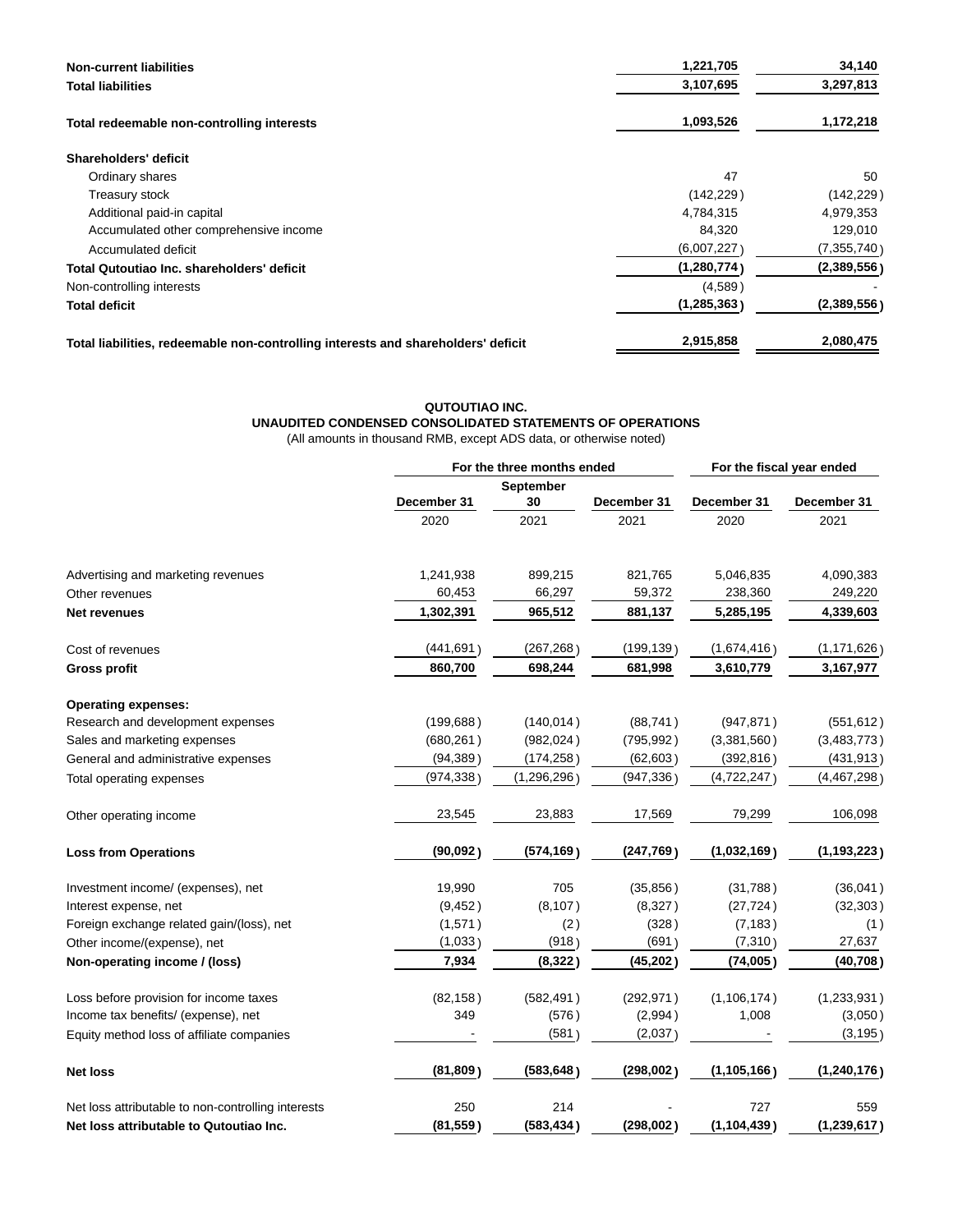| Accretion to convertible redeemable preferred shares<br>redemption                               |            |            |            |               |               |
|--------------------------------------------------------------------------------------------------|------------|------------|------------|---------------|---------------|
| value of a subsidiary                                                                            | (11, 942)  | (27, 698)  | (28, 323)  | (48, 277)     | (108, 896)    |
| Gains on repurchase of preferred shares                                                          | 14,842     |            |            | 14,842        |               |
| Net loss attributable to Qutoutiao Inc.'s                                                        |            |            |            |               |               |
| ordinary shareholders                                                                            | (78, 659)  | (611, 132) | (326, 325) | (1, 137, 874) | (1,348,513)   |
| <b>Net loss</b>                                                                                  | (81, 809)  | (583, 648) | (298,002)  | (1, 105, 166) | (1, 240, 176) |
| Other comprehensive income/(loss):                                                               |            |            |            |               |               |
| Foreign currency translation adjustment, net of nil tax                                          | 67,967     | (6,727)    | 32,330     | 102,254       | 44,690        |
| <b>Total comprehensive loss</b>                                                                  | (13, 841)  | (590, 375) | (265, 672) | (1,002,912)   | (1, 195, 486) |
| Comprehensive loss attributable to<br>non-controlling interests                                  | 250        | 214        |            | 727           | 559           |
| Comprehensive loss attributable to                                                               |            |            |            |               |               |
| Qutoutiao Inc.                                                                                   | (13, 591)  | (590, 161) | (265, 672) | (1,002,185)   | (1,194,927)   |
| Net loss per ADS:                                                                                |            |            |            |               |               |
| - Basic and diluted                                                                              | (2.65)     | (20.10)    | (10.69)    | (39.23)       | (44.50)       |
| Weighted average number of ADS used in computing<br>basic<br>and diluted earnings per ADS(Note): |            |            |            |               |               |
| - Basic                                                                                          | 29,704,591 | 30,404,904 | 30,538,755 | 29,005,230    | 30,307,013    |
| - Diluted                                                                                        | 29,704,591 | 30,404,904 | 30,538,755 | 29,005,230    | 30,307,013    |

## **QUTOUTIAO INC.**

**Reconciliation of GAAP And Non-GAAP Results** (All amounts in thousand RMB, except ADS data, or otherwise noted)

|                                               | For the three months ended |              |             | For the fiscal year ended |               |  |
|-----------------------------------------------|----------------------------|--------------|-------------|---------------------------|---------------|--|
|                                               | December 31                | September 30 | December 31 | December 31               | December 31   |  |
|                                               | 2020                       | 2021         | 2021        | 2020                      | 2021          |  |
| <b>Loss from Operations</b>                   | (90,092)                   | (574, 169)   | (247,769)   | (1,032,169)               | (1, 193, 223) |  |
| Add: Share-based compensation expenses        |                            |              |             |                           |               |  |
| Cost of revenues                              | 1,982                      | 170          | 21          | 12,905                    | 1,187         |  |
| General and administrative                    | 44,714                     | 12,822       | 7,115       | 159,320                   | 64,039        |  |
| Sales and marketing                           | 39,252                     | 23,230       | 6,582       | 86,656                    | 32,122        |  |
| Research and development                      | 46,669                     | 22,280       | 10,789      | 204,333                   | 102,838       |  |
| <b>Non-GAAP Income/(Loss) from Operations</b> | 42,525                     | (515, 667)   | (223, 262)  | (568, 955)                | (993, 038)    |  |
| <b>Net loss</b>                               | (81, 809)                  | (583, 648)   | (298,002)   | (1, 105, 166)             | (1, 240, 176) |  |
| Add: Share-based compensation expenses        |                            |              |             |                           |               |  |
| Cost of revenues                              | 1,982                      | 170          | 21          | 12,905                    | 1,187         |  |
| General and administrative                    | 44,714                     | 12,822       | 7,115       | 159,320                   | 64,039        |  |
| Sales and marketing                           | 39,252                     | 23,230       | 6,582       | 86,656                    | 32,122        |  |
| Research and development                      | 46,669                     | 22,280       | 10,789      | 204,333                   | 102,838       |  |
| Non-GAAP net income/(loss)                    | 50,808                     | (525, 146)   | (273, 495)  | (641, 952)                | (1,039,990)   |  |
| Net loss attributable to Qutoutiao Inc.       | (81, 559)                  | (583, 434)   | (298,002)   | (1, 104, 439)             | (1, 239, 617) |  |
| Add: Share-based compensation expenses        |                            |              |             |                           |               |  |
| Cost of revenues                              | 1,982                      | 170          | 21          | 12,905                    | 1,187         |  |
| General and administrative                    | 44,714                     | 12,822       | 7,115       | 159,320                   | 64,039        |  |
| Sales and marketing                           | 39,252                     | 23,230       | 6,582       | 86,656                    | 32,122        |  |
| Research and development                      | 46,669                     | 22,280       | 10,789      | 204,333                   | 102,838       |  |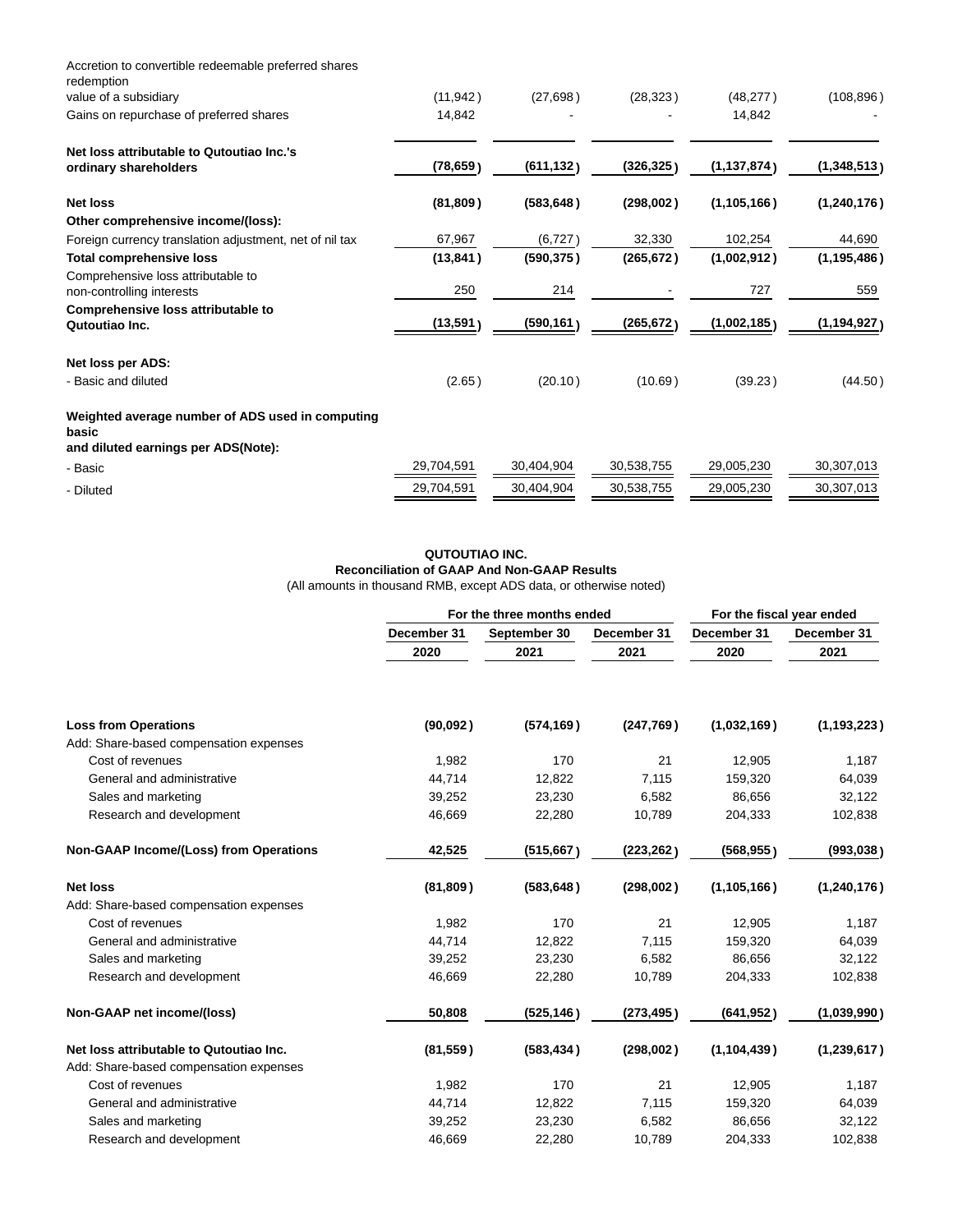| Non-GAAP net income/(loss)                                                                       |            |            |            |               |               |
|--------------------------------------------------------------------------------------------------|------------|------------|------------|---------------|---------------|
| attributable to Qutoutiao Inc.                                                                   | 51,058     | (524, 932) | (273, 495) | (641, 225)    | (1,039,431)   |
| Net loss attributable to                                                                         |            |            |            |               |               |
| Qutoutiao Inc.'s ordinary shareholders                                                           | (78, 659)  | (611, 132) | (326, 325) | (1, 137, 874) | (1,348,513)   |
| Add: Share-based compensation expenses                                                           |            |            |            |               |               |
| Cost of revenues                                                                                 | 1,982      | 170        | 21         | 12,905        | 1,187         |
| General and administrative                                                                       | 44,714     | 12,822     | 7,115      | 159,320       | 64,039        |
| Sales and marketing                                                                              | 39,252     | 23,230     | 6,582      | 86,656        | 32,122        |
| Research and development                                                                         | 46,669     | 22,280     | 10,789     | 204,333       | 102,838       |
| Non-GAAP net income/(loss) attributable to                                                       |            |            |            |               |               |
| Qutoutiao Inc.'s ordinary shareholders                                                           | 53,958     | (552, 630) | (301, 818) | (674, 660)    | (1, 148, 327) |
| Non-GAAP net income/(loss) per ADS:                                                              |            |            |            |               |               |
| — Basic                                                                                          | 1.82       | (18.18)    | (9.88)     | (23.26)       | (37.89)       |
| - Diluted                                                                                        | 1.79       | (18.18)    | (9.88)     | (23.26)       | (37.89)       |
| Weighted average number of ADS used in<br>computing basic<br>and diluted earnings per ADS (Note) |            |            |            |               |               |
| — Basic                                                                                          | 29,704,591 | 30,404,904 | 30,538,755 | 29,005,230    | 30,307,013    |
|                                                                                                  |            |            |            |               |               |
| - Diluted                                                                                        | 30,065,951 | 30,404,904 | 30,538,755 | 29,005,230    | 30,307,013    |

**Note: For all the periods presented, basic and diluted loss per ADS assuming the change of ADS ratio from a ratio of four ADSs to one Class A ordinary share to a new Ratio of two ADSs to five Class A ordinary shares occurred at the beginning of the earliest period presented.**

# **QUTOUTIAO INC.**

**Supplementary Operating Information** (RMB in millions, or otherwise noted)

|                                                           | For the three months ended |                  |                 |                      |                     |
|-----------------------------------------------------------|----------------------------|------------------|-----------------|----------------------|---------------------|
|                                                           | December 31<br>2020        | March 31<br>2021 | June 30<br>2021 | September 30<br>2021 | December 31<br>2021 |
| Net revenues                                              | 1,302.4                    | 1,291.0          | 1,202.0         | 965.5                | 881.1               |
| User engagement expenses                                  | 163.2                      | 179.1            | 169.5           | 161.8                | 156.5               |
| User acquisition expenses                                 | 397.1                      | 588.7            | 685.2           | 757.3                | 599.8               |
| Other sales and marketing expenses                        | 119.9                      | 35.2             | 48.1            | 62.9                 | 39.7                |
| Total sales and marketing expenses                        | 680.3                      | 803.0            | 902.8           | 982.0                | 796.0               |
| Combined Average MAUs (in millions)                       | 124.7                      | 133.3            | 132.3           | 118.5                | 97.6                |
| Combined Average DAUs (in millions)                       | 32.3                       | 31.7             | 29.1            | 26.5                 | 25.0                |
| New installed users (in millions)                         | 50.3                       | 101.8            | 94.0            | 103.8                | 72.6                |
| Average net revenues per DAU per day (RMB)                | 0.44                       | 0.45             | 0.46            | 0.41                 | 0.39                |
| User engagement expenses per DAU per day<br>(RMB)         | 0.05                       | 0.06             | 0.06            | 0.07                 | 0.07                |
| User acquisition expenses per new installed<br>user (RMB) | 7.89                       | 5.78             | 7.29            | 7.30                 | 8.26                |

<sup>&</sup>lt;sup>1</sup> For more information on the non-GAAP financial measures, see the section entitled "Use of Non-GAAP Financial Measures" below and the table captioned "Reconciliation of GAAP And Non-GAAP Results" set forth at the end of this press release.

 $\_$ 

<sup>&</sup>lt;sup>2</sup> "MAUs" refers to the number of unique mobile devices that accessed our relevant mobile application in a given month. "Combined average MAUs" for a particular period is the average of the MAUs for all of our mobile applications in each month during that period;

<sup>&</sup>lt;sup>3</sup> "DAUs" refers to the number of unique mobile devices that accessed our relevant mobile application on a given day. "Combined average DAUs" for a particular period is the average of the DAUs for all of our mobile applications on each day during that period;

<sup>&</sup>lt;sup>4</sup> "New installed user" refers to the aggregate number of unique mobile devices that have downloaded and launched our relevant mobile applications